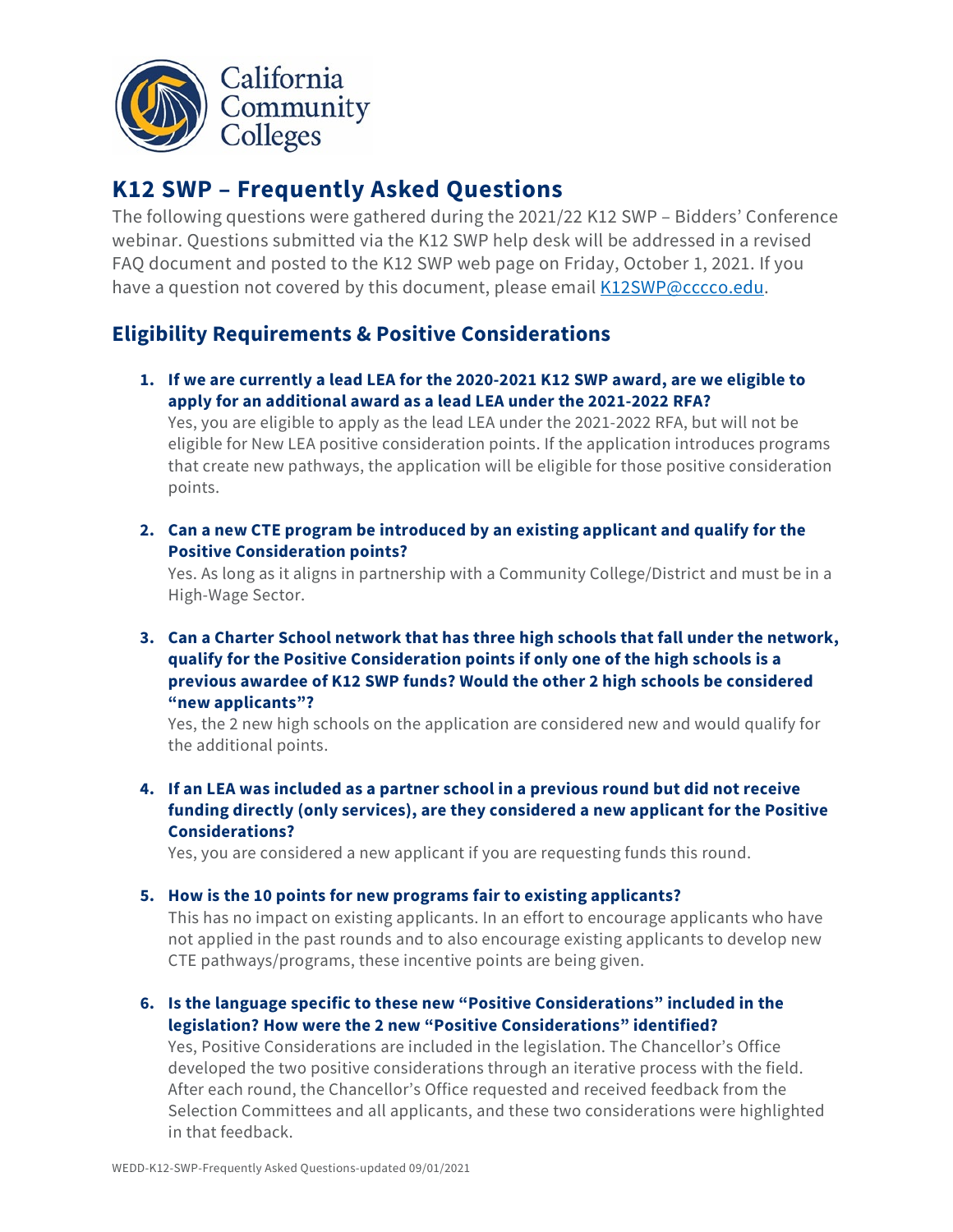### **Partners**

#### **1. If an LEA was a partner agency in a prior year, but did not receive K12 SWP funds (only services), should it still identify as a past partner agency in the Pathway Identification section?**

No, if your LEA was not awarded funds in previous rounds, you are not required to identify as a Partner Agency in the Pathway Identification section.

#### **2. Are Collaborative Partners eligible to receive funds?**

Collaborative Partners can only receive services and not funding. Collaborative Partners include businesses and industry organizations, workforce development agencies, government offices, and philanthropies, among others. Only Partner Agencies who's ADA was used in the application are eligible to receive K12 SWP funds.

#### **3. Is it acceptable for the Partner Agency signature requirement to be a digital signature?**

Yes. Digital signatures will be accepted.

## **Average Daily Attendance**

#### **1. Is the split along applicants ADA new this year?**

No. These funding distributions were used in previous rounds as well.

#### **2. Does the ADA consider District or Site Numbers?**

NOVA calculates the ADA of the LEA applying. Under legislation those LEAs can consist of Districts, Regional Occupation Center or Program (ROC/P), Charter Schools, or County Offices of Education (COE).

## **Financial Match**

**1. Why is the requirement for a 2:1 LEA match when the Strong Workforce Program does not require a match from the Community Colleges?** 

This requirement is in legislation and we do not have the authority to change that, per Education Code, Sections 88828, (c)(1)(A)(B).

#### **2. What is in-kind match?**

In-kind match can be classified as non-monetary donations, staff time, facilities, and use of equipment. In-kind match is not allowed per the legislation for this program.

#### **3. Has there been any advancement in conversations relating to match from the Community Colleges? Some applicants are able to get match from their Community College(s) while other applicants are not able to get match from their Community College(s).**

LEAs are encouraged to have planning conversations with their local Community College partners to obtain match for these grants. The ability to provide SWP match dollars to an SWP K12 proposal is a local decision. Therefore, LEAs are encouraged to establish partnerships in advance of funding cycles to have the ability to access SWP dollars.